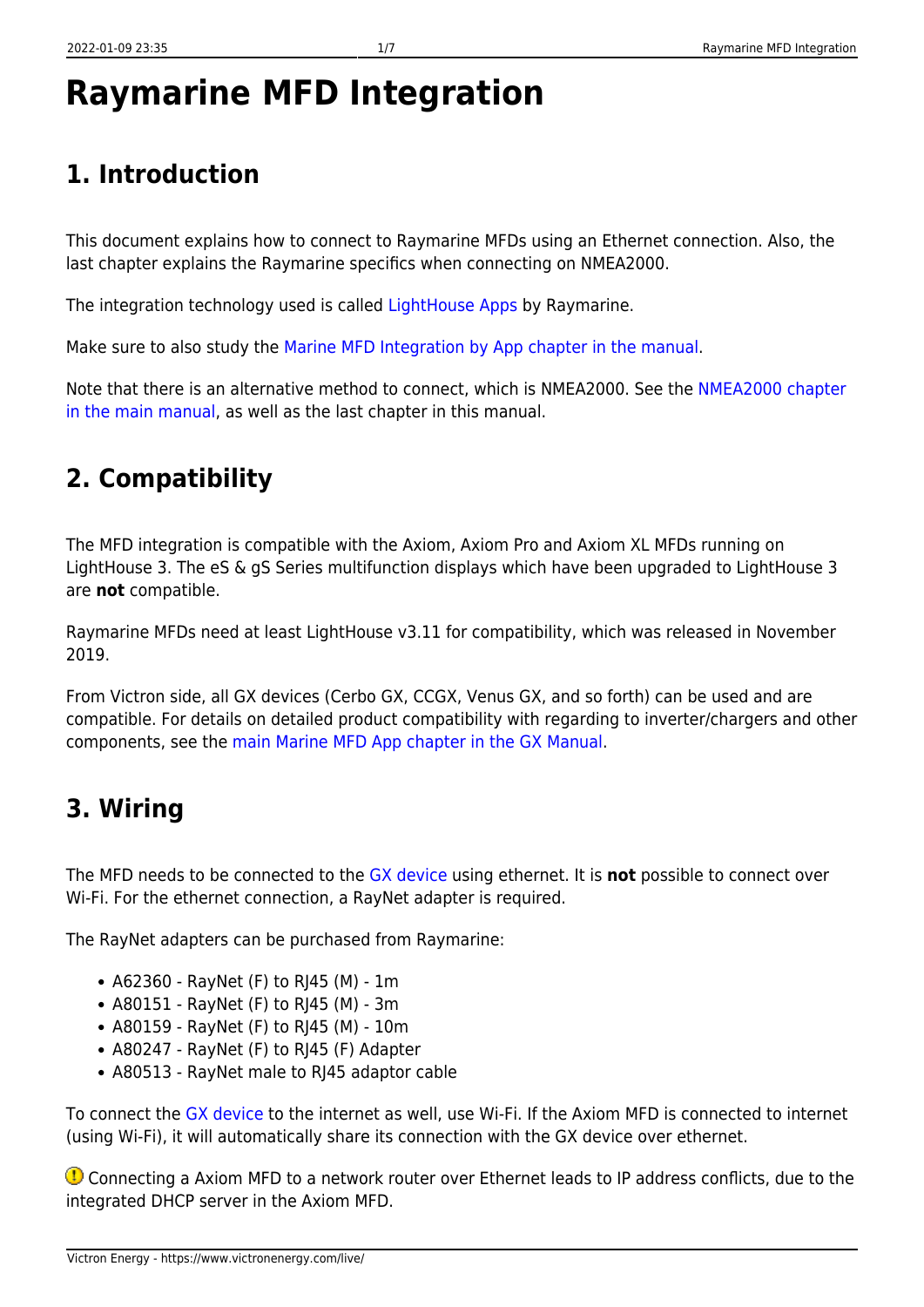**I** It is not possible to use a [GX GSM,](https://www.victronenergy.com/accessories/gx-gsm) due to the integrated DHCP server in the Axiom MFD.

**Note: As of Raymarine LightHouse v3.15, there is an option to toggle DHCP. Disabling this option does not mean that the Axiom MFD will work with third party network routers. See [this](https://community.victronenergy.com/questions/45414/raymarine-victron-app.html?childToView=114335#comment-114335) post on Victron Community for more information.**

### **4. Configuration**

On the Victron GX Device, go to Settings  $\rightarrow$  Services, and there enable both MQTT on LAN (SSL) and

|                                | 10:54<br><b>Services</b> |
|--------------------------------|--------------------------|
| Modbus TCP                     | Disabled >               |
| MQTT on LAN (SSL)              |                          |
| <b>MQTT on LAN (Plaintext)</b> |                          |
| VRM two-way communication      |                          |
| CAN-bus                        |                          |
|                                |                          |
| <u>교</u> Pages                 | $\equiv$ Menu            |

MQTT on LAN (Plaintext).

Next, go to Menu → Settings → System Setup → Battery Measurements. And there set up what batteries you want to see on the MFD; and by what name.

| <b>Marine MFD App configuration</b>       | 10:49     |                        |
|-------------------------------------------|-----------|------------------------|
| Hydraulic battery                         | Visible > |                        |
| Hydraulic battery (Auxiliary measurement) |           | Hidden >               |
| House battery                             |           | Hidden >               |
| MultiPlus 48/3000/35-50                   |           | Hidden >               |
|                                           |           |                        |
| <b>교 Pages</b>                            |           | $\equiv$ Menu          |
| <<br><b>Hydraulic battery</b>             |           | 10:51                  |
| <b>Visible</b>                            |           | Active battery monitor |
| Name                                      |           | Hydraulic battery      |
|                                           |           |                        |
|                                           |           |                        |
|                                           |           |                        |
| 교 Pages                                   |           | ≡ Menu                 |

No other settings, such as IP addresses or similar are required, since the Axiom MFDs have an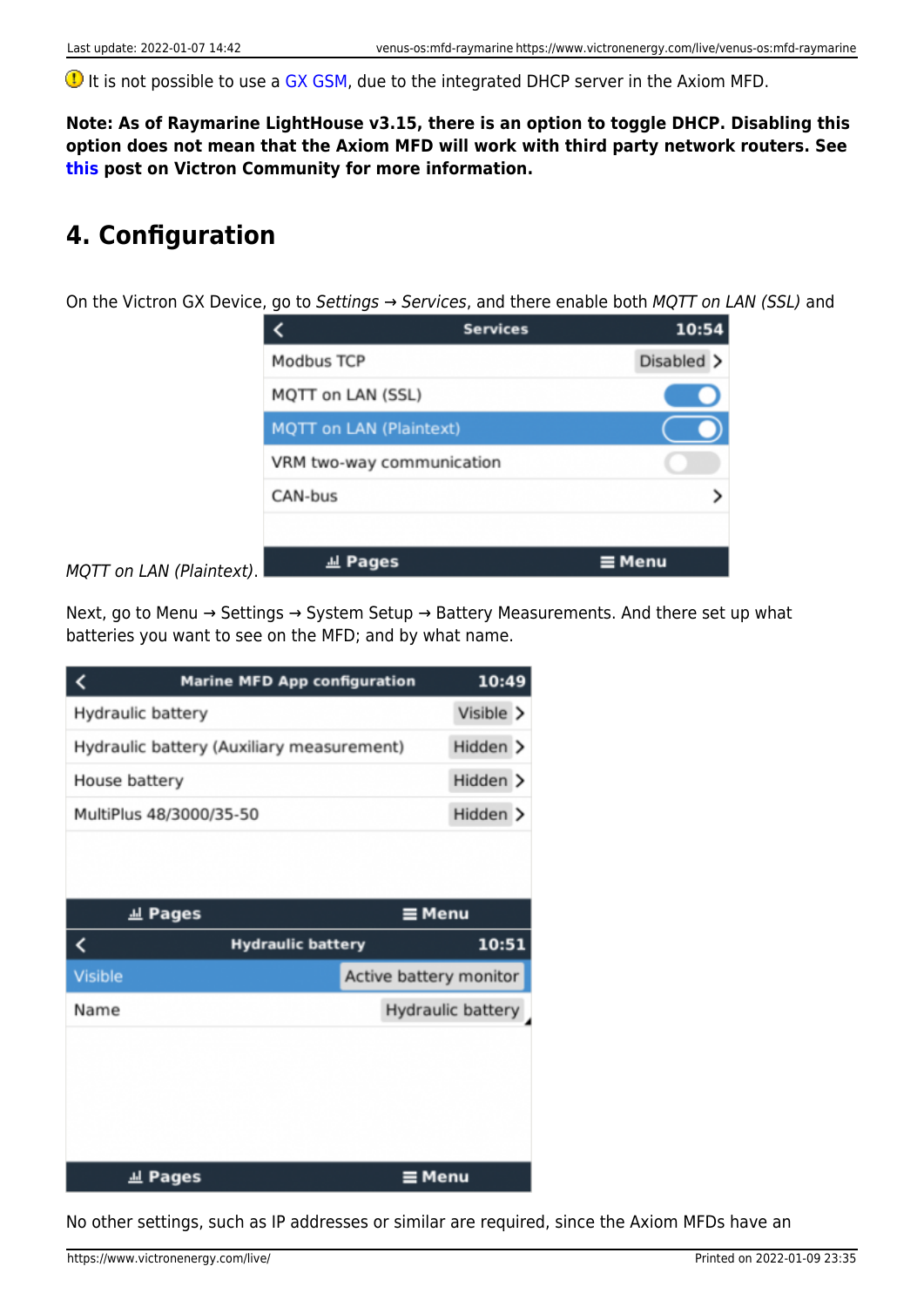integrated DHCP server.

### **5. Configuring Multiple Battery Measurements**

This video explains how to setup multiple battery measurements, and naming them.



**[Video](https://www.youtube-nocookie.com/embed/0Mrk5Q4izvg)**

#### **6. Step by Step**

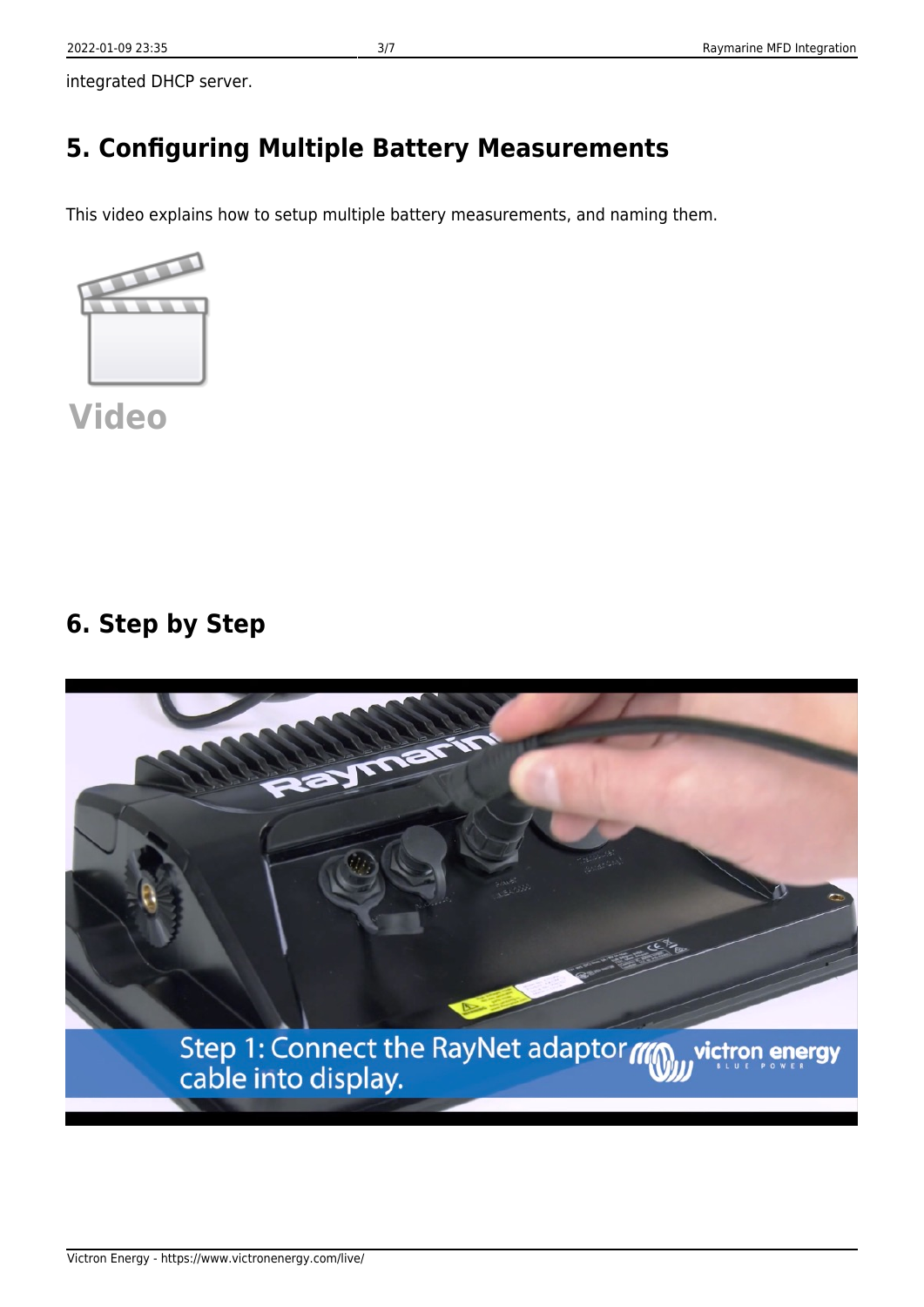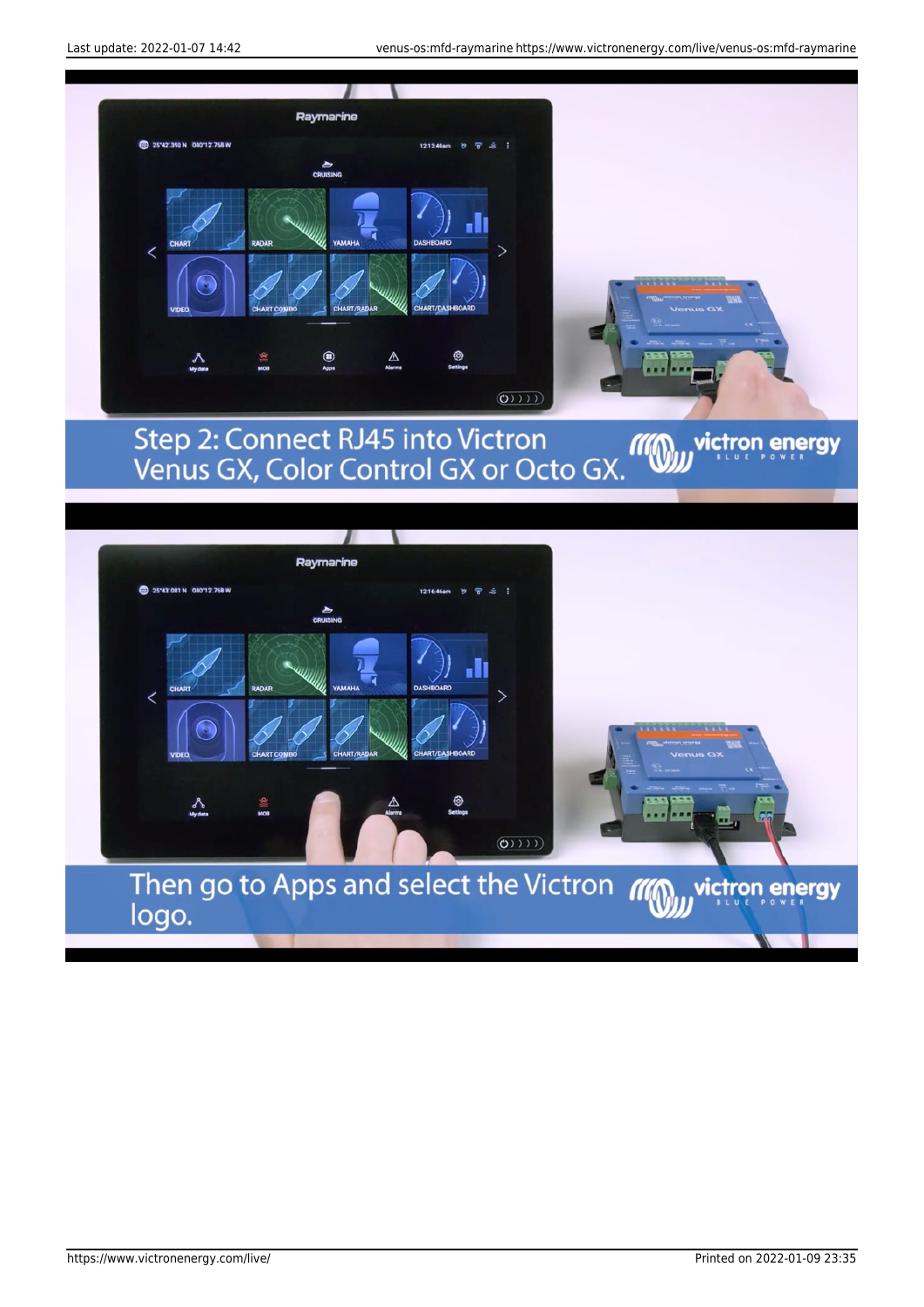

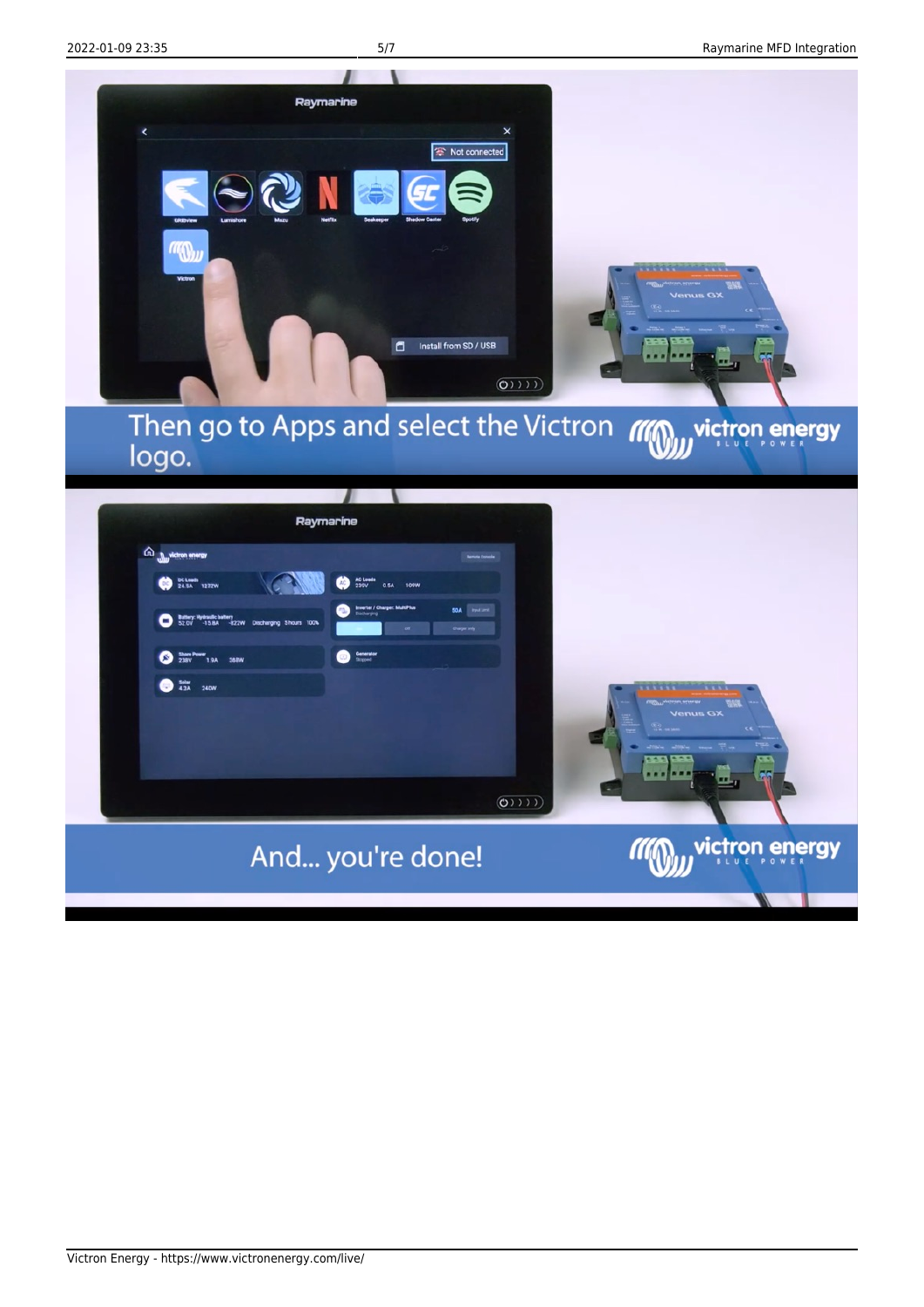

**[Video](https://www.youtube-nocookie.com/embed/dAfJy5d_vcA)**

After connecting the Ethernet cable the GX device receives an IP number (10.x.x.x) from the Axiom DHCP. If you start the Victron App on the Axiom and it shows "hardware devices not found", just restart the Axiom and see… it works!

#### **7. NMEA 2000**

Besides connecting over ethernet, a Raymarine MFD can also be connected to the Victron system using NMEA 2000. If you're new to NMEA2000 & Victron, start with reading the [NMEA 2000 & MFD](https://www.victronenergy.com/live/ve.can:nmea-2000:start) [integration guide.](https://www.victronenergy.com/live/ve.can:nmea-2000:start)

This chapter explains the specifics of NMEA2000 when connecting Victron to a Raymarine MFD.